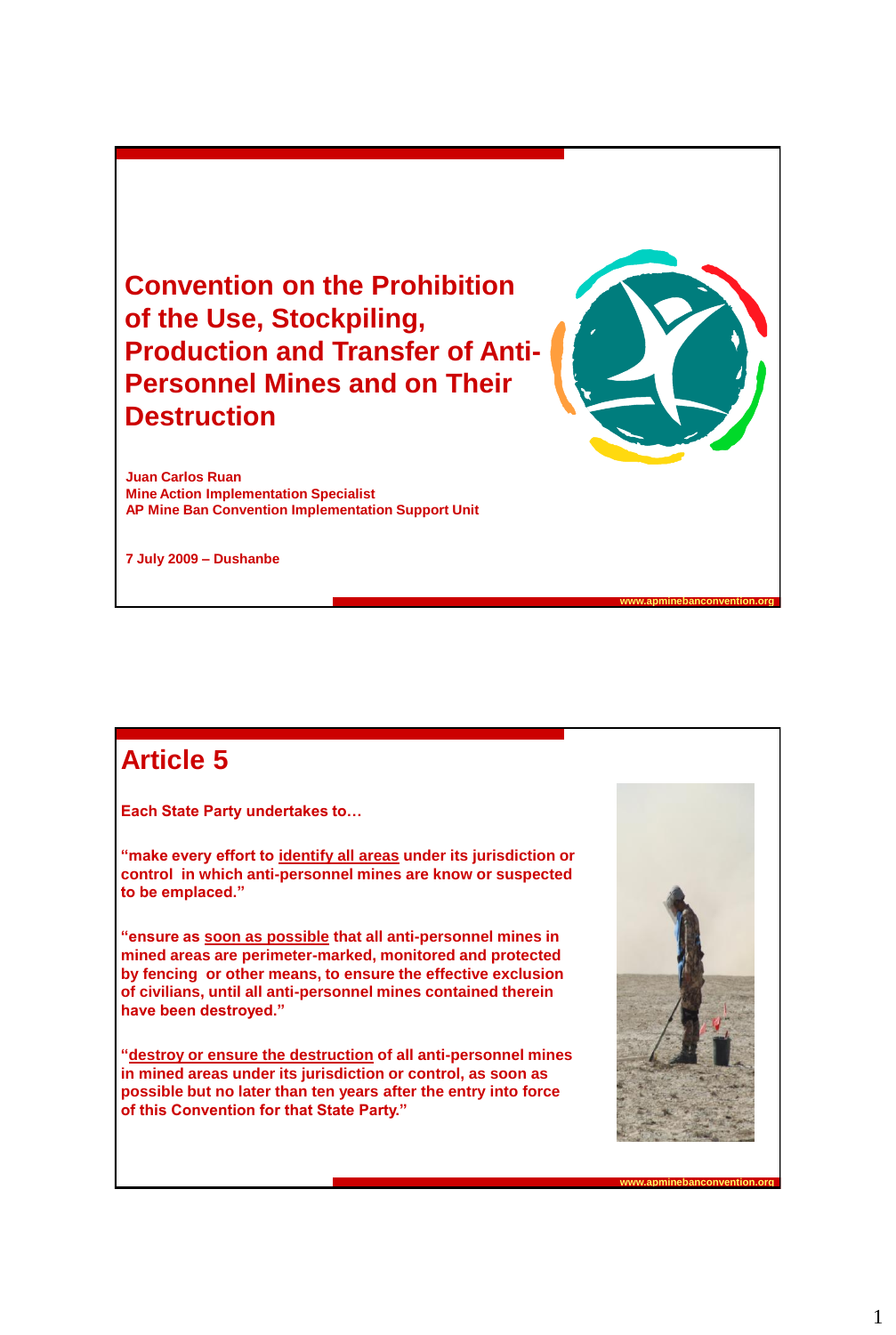## **Article 5: What it says and what it does not say?**

**Zagreb Progress Report, 2 December 2005:**

 **The Convention does not contain language that would require each State Party to search every square meter of its territory to find mines.**

**(The Convention does not imply an endless search for the last mine.)**

**are no longer dangerous due to the presence or suspected presence of mines.)**

- **The Convention requires, however, the destruction of all anti-personnel mines in mined areas which a State Party has made every effort to identify. (The Convention defines a "mined area" as an area dangerous due to the presence or suspected presence of mines. Therefore, your job is to do everything possible to identify these areas and convert them into areas that**
- **It should be noted that while terms like "mine-free", "impact-free" and "mine-safe" are sometimes used, such terms do not exist in the text of the Convention and are not synonymous with Convention obligations. (These terms can be useful in public communication, but they are not consistently defined, can be politically loaded, and are definitely not found within the Convention)**
- **Clearance of all mined areas in accordance with Article 5 is part of the Convention's overall comprehensive approach to ending the suffering and casualties caused by anti-personnel mines – "for all people, for all time."**

**www.apminebanconvention.org**

 **The totality of the impact caused by anti-personnel mines should be addressed in the context of the Convention.** 

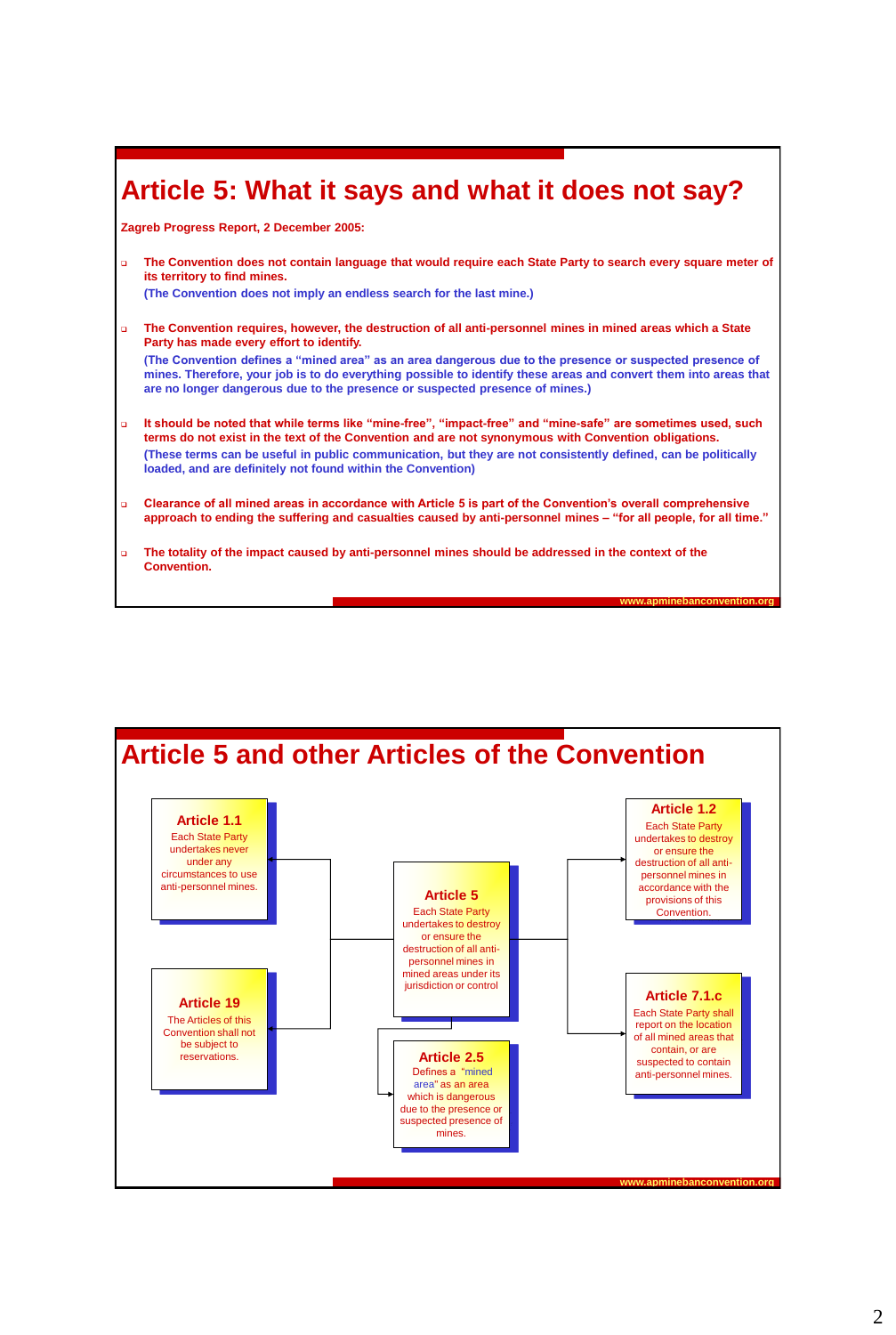

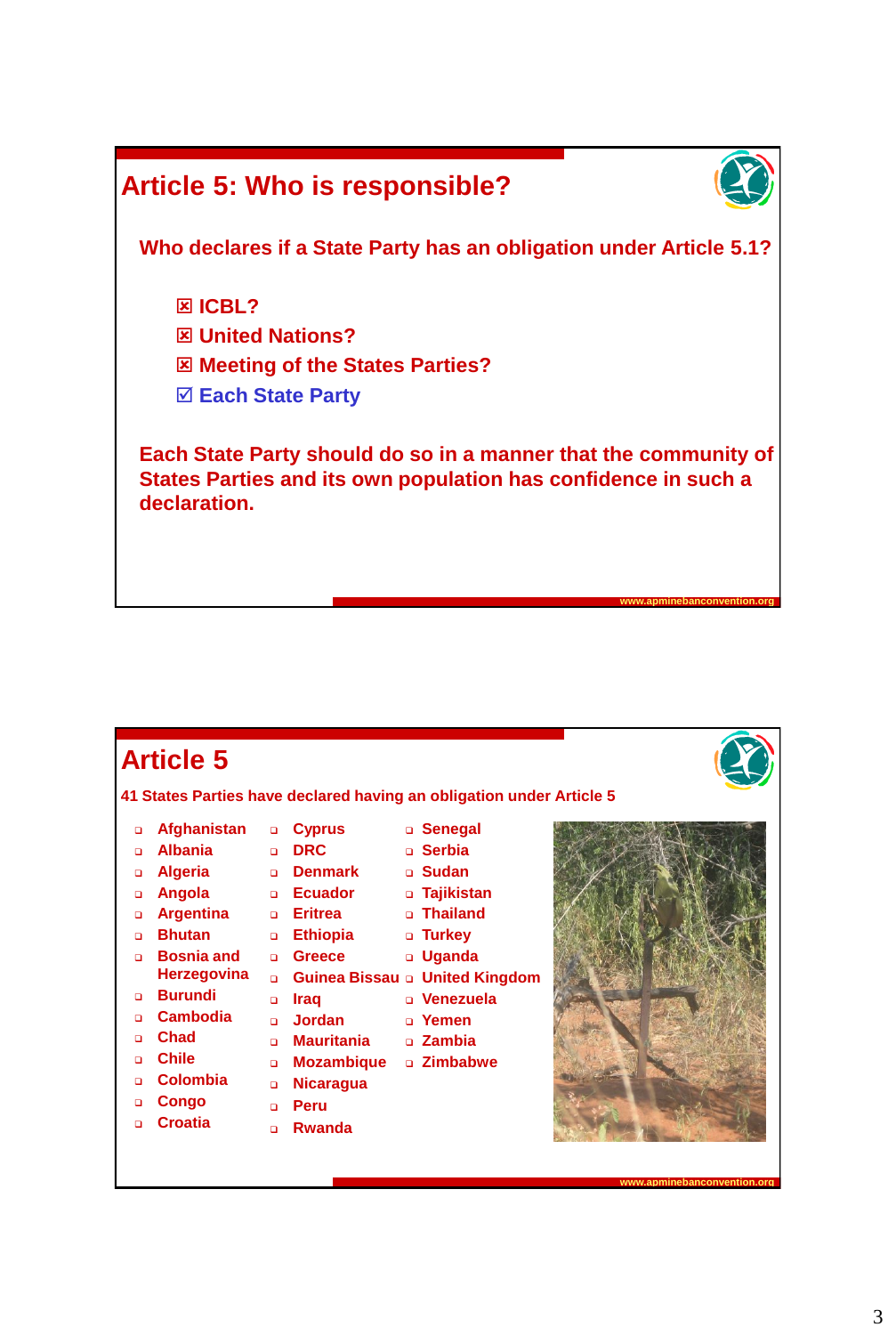



**www.apminebanconvention.org**

**Who declares if a State Party has fulfilled its obligations under Article 5.1?**

- **ICBL?**
- **United Nations?**
- **Meeting of the States Parties?**
- **Each State Party**

**Each State Party should do so in a manner in which the community of States Parties has confidence that the State Party has fulfilled its obligations under Article 5 and that their own population has confidence that the work has been completed.** 

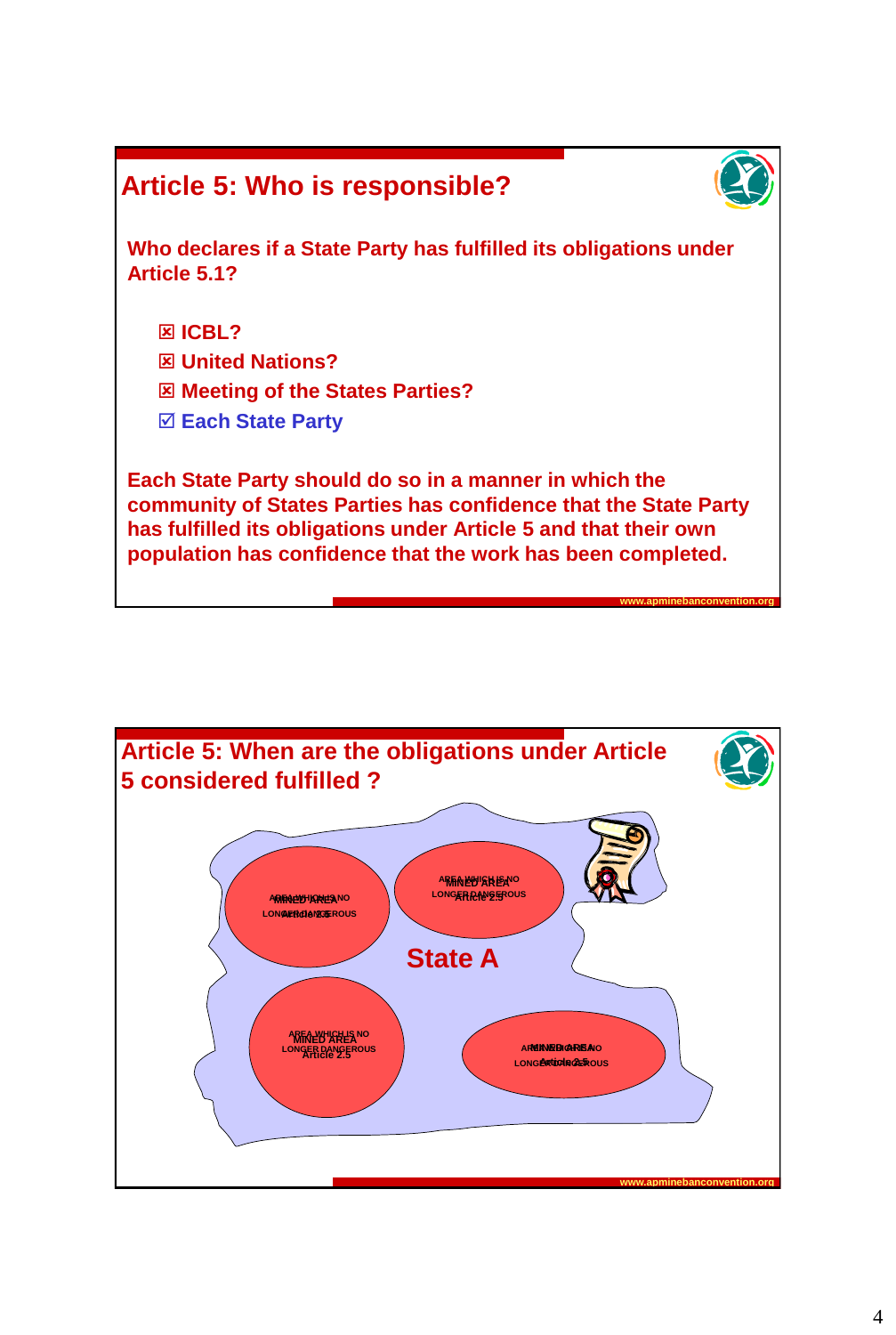#### **Article 5**

**11 States Parties have declared having fulfilled their obligations under Article 5**

- **Bulgaria**
- **Costa Rica**
- **Djibouti**
- **France**
- **Guatemala**
- **Honduras**
- **FYR of Macedonia**
- **Malawi**
- **Surinam**
- **Swaziland**
- **Tunisia**



### **What are we working towards?**



**www.apminebanconvention.org**

**www.apminebanconvention.org**

**7MSP: Proposed voluntary declaration of completion, 22 September 2006**

*[State] declares that* **it has destroyed [ensured the destruction of] all anti-personnel mines in areas under its jurisdiction or control in which anti-personnel mines were known or suspected to be emplaced, in accordance with Article 5 of the Convention.** 

**[State] declares that it completed this obligation on [date].**

**In the event that previously unknown mined areas are discovered after this date, [State] will:**

**(i) report such mined areas in accordance with its obligations under Article 7 and share such information through any other informal means such as the Intersessional Work Programme, including the Standing Committee meetings;**

**(ii) ensure the effective exclusion of civilians in accordance with Article 5; and (iii) destroy or ensure the destruction of all anti-personnel mines in these mined areas as a matter of urgent priority, making its needs for assistance known to other States Parties, as appropriate.**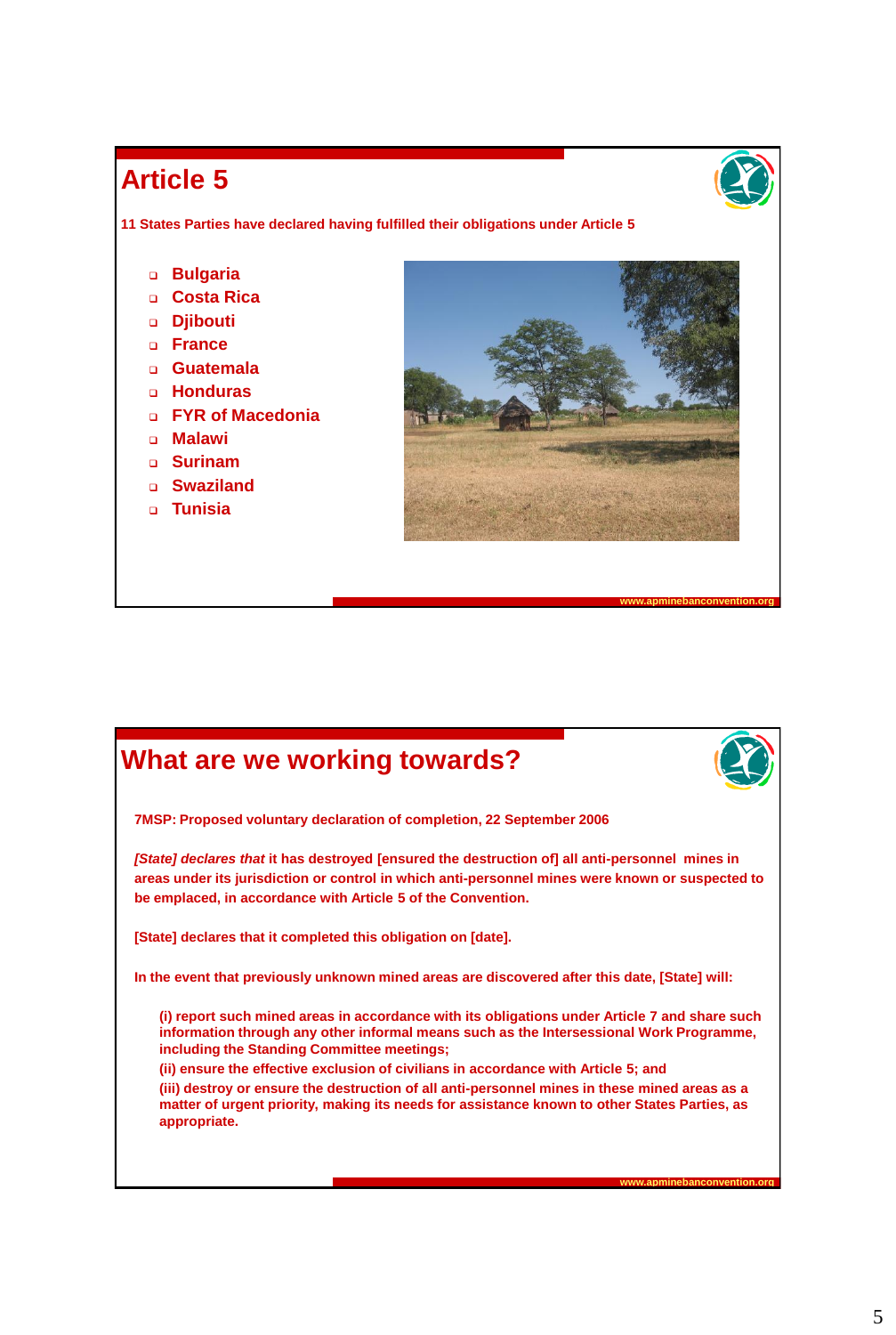